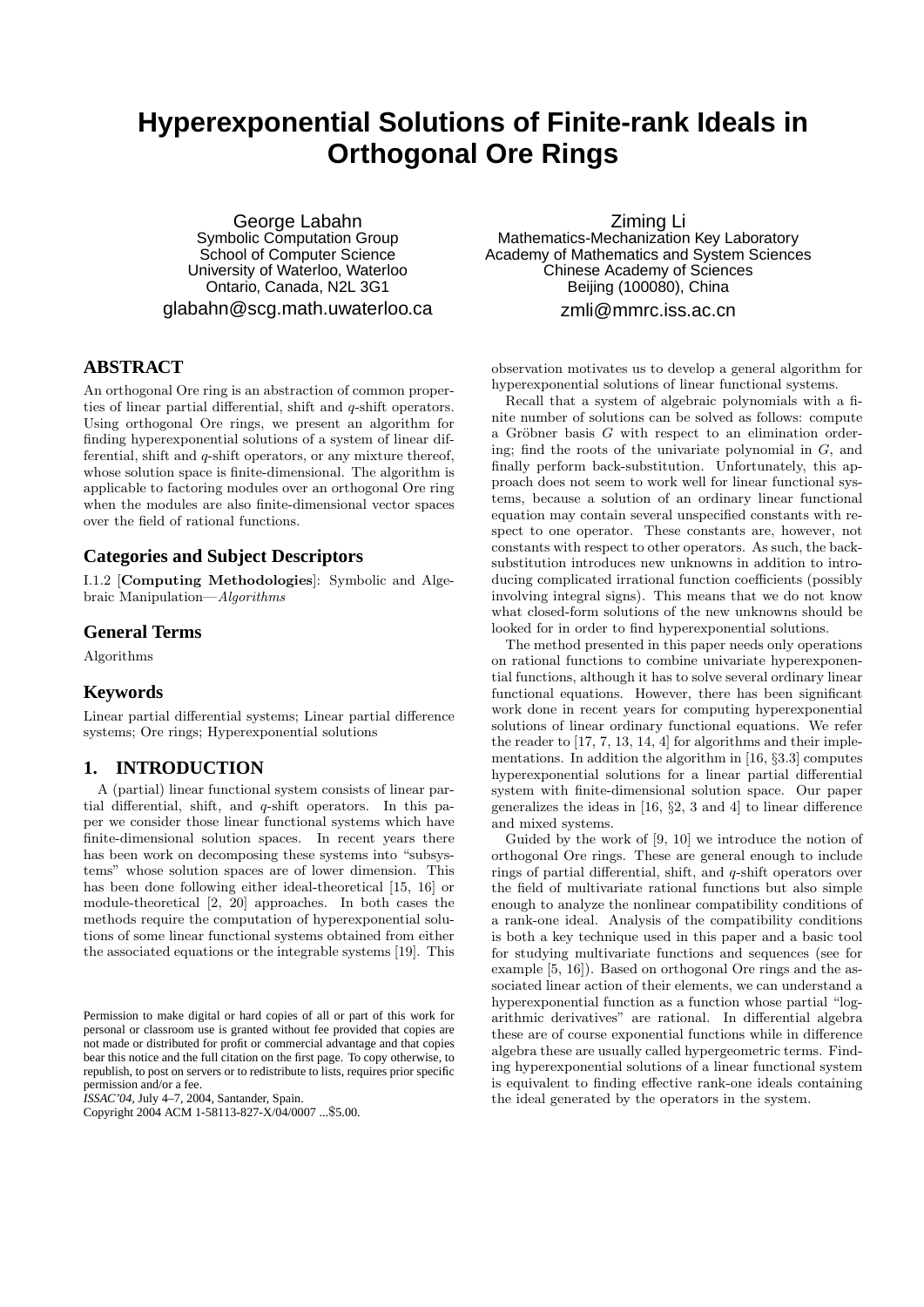The main result of this paper is summarized in Theorem 7. Roughly speaking this says that in order to find hyperexponential solutions, we need to find univariate hyperexponential solutions of several ordinary linear functional equations, to compute rational solutions of some special nonlinear functional systems which can be decoupled by simple transformations and then finally to compute rational solutions of some special kind of parametric first-order ordinary linear functional systems. Due to page limitations, Theorem 7 is given for the bivariate case only. For the general case, a lengthy induction process is required and will be given in a forthcoming technical report.

The remainder of this paper is organized as follows: Section 2 specifies the problem to be solved and presents necessary preliminaries. Section 3 defines the notion of orthogonal Ore ring while the next section connects elements of an orthogonal Ore ring with some special pseudo-linear operators. Section 5 defines hyperexponential elements with the notion of similarity of such elements appearing in the next section. Section 7 briefly describes an algorithm for rational solutions of a linear functional system. Section 8 outlines the basic idea with the main algorithm given in Section 9.

## **2. PRELIMINARIES**

Let  $C$  be a field of characteristic zero and  $\mathbb F$  the field of rational functions in  $x_1, ..., x_n$  over C. Denote by 1 the identity mapping of  $\mathbb{F}$ , and by **0** the mapping that sends everything to zero. For  $i = 1, \ldots, n$ , let  $\sigma_i$  be an automorphism of  $\mathbb F$  and  $\delta_i$  be an additive mapping of  $\mathbb F$  with the property that

$$
\operatorname{Set}
$$

$$
\delta_i(ab) = \sigma_i(a)\delta_i(b) + \delta_i(a)b \quad \text{for all } a, b \in \mathbb{F}.
$$
 (1)

$$
f_{\rm{max}}
$$

$$
\Phi = \{(\sigma_1, \, \delta_1), \dots, (\sigma_n, \, \delta_n)\}.
$$
 (2)

The set  $\Phi$  is said to be *commutative* if

$$
\sigma_i \circ \sigma_j = \sigma_j \circ \sigma_i, \ \sigma_i \circ \delta_j = \delta_j \circ \sigma_i, \ \delta_i \circ \delta_j = \delta_j \circ \delta_i,
$$

where  $i, j \in \{1, 2, \ldots, n\}$  with  $i \neq j$ . With the commutative set  $\Phi$ , we can construct a well-defined Ore ring  $\mathbb{F}[\partial_1,\ldots,\partial_n]$ over F whose multiplicative rules are

$$
\partial_i \partial_j = \partial_j \partial_i
$$
 and  $\partial_i a = \sigma_i(a)\partial_i + \delta_i(a)$ , (3)

for all  $i, j \in \{1, 2, \ldots, n\}$  and  $a \in \mathbb{F}$  (see [10, §1.2]). Denote the noncommutative ring  $\mathbb{F}[\partial_1,\ldots,\partial_n]$  by A. Note that the first multiplicative rule hinges on the commutativity of Φ.

EXAMPLE 1. Let  $\mathbb{F}=\mathbb{Q}(x,k)$  and  $\Phi = \{(\mathbf{1}, \frac{\partial}{\partial x}), (\sigma_2, \mathbf{0})\},\$ where  $\sigma_2$  sends  $a(x, k) \in \mathbb{F}$  to  $a(x, k+1)$ . The set  $\Phi$  is commutative. Then  $A = \mathbb{F}(x, k)[\partial_x, E_k]$  is an Ore polynomial *ring with multiplicative rules*  $\partial_x E_k = E_k \partial_x$ ,  $\partial_x a = a \partial_x + \frac{\partial a}{\partial x}$ and  $E_k a = a(x, k+1)E_k$ .

From now on, the set  $\Phi$  is assumed to be commutative.

All ideals of A considered in this paper will be left ideals. Since  $\mathbb F$  is a field, we can use a noncommutative version of Buchberger's algorithm to compute Gröbner bases (see Theorem 1.2 in [10]). An ideal  $I$  of  $A$  is of *finite rank* if the F-linear space  $\mathbb{A}/I$  is finite-dimensional with the *rank* of I then being defined to be the dimension of the vector space  $\mathbb{A}/I$  over  $\mathbb{F}$ . Proposition 2.1 in [10] states that an ideal I is of finite rank if and only if it contains  $g_i \in \mathbb{F}[\partial_i]$ , for  $i = 1, \ldots, n$ . The set  $\{g_1, \ldots, g_n\}$  is called a *rectangular* system of  $I$ . We are concerned with

Problem H. Given a basis of an ideal I of finite rank, compute all ideals of rank one that contain I.

We will see later in Section 5 that Problem H is slightly more general than that of finding hyperexponential solutions of I. Note, however, that the statement of Problem H does not involve any notion of "solutions" of I.

Example 2. Consider A from Example 1. Let

$$
L_1 = \partial_x^2 - \frac{2((k-x)^2 + k)}{x(k-x)} \partial_x + \frac{((k-x)^3 - 3xk + 3k^2 + 2k)}{x^2(k-x)},
$$
  

$$
L_2 = E_k^2 - \frac{2x(x-k-1)}{x-k-2} E_k + \frac{x^2(x-k)}{x-k-2},
$$

and I be the ideal generated by  $L_1$  and  $L_2$  in A. One can verify that  $L_1$  and  $L_2$  is a Gröbner basis of I by, for example, the Maple packages Ore algebra and Groebner. Thus,  $A/I$ has rank four with an F-linear basis  $\{1, \partial_x, E_k, \partial_x E_k\}$ . An rank-one ideal containing I is generated by

$$
\partial_x + \frac{x-k-1}{x}
$$
 and  $E_k - x$ .

We show later in Example 10 that there are infinitely many rank-one ideals containing  $I$ .

An ideal  $J$  of rank one in  $A$  can be generated by a basis

 $f_1 = \partial_1 - r_1, \ldots, f_n = \partial_n - r_n$ , with  $r_i \in \mathbb{F}$ . (4)

Since the S-polynomial  $g_{ij} = (\partial_i f_i - \partial_j f_i)$  belongs to J, reducing  $g_{ij}$  with respect to the basis (4) yields

$$
(\sigma_j(r_i)r_j - \sigma_i(r_j)r_i + \delta_j(r_i) - \delta_i(r_j)) \in J.
$$

As  $J$  is not the entire ring  $A$ , we have

$$
\sigma_j(r_i)r_j + \delta_j(r_i) = \sigma_i(r_j)r_i + \delta_i(r_j), \ (1 \leq i < j \leq n). \tag{5}
$$

We call (5) the *compatibility conditions* of J. If both  $\sigma_i$ and  $\sigma_i$  are 1, (5) becomes  $\delta_i(r_i) = \delta_i(r_i)$ , which is the usual compatibility condition for first-order linear PDE's. If both  $\delta_i$  and  $\delta_j$  are 0, (5) becomes  $\sigma_i(r_i)r_j = \sigma_i(r_j)r_i$  (see Definition 3 of  $[5]$ . If A is the ring in Example 1, then,  $(5)$ becomes  $r_1(x, k+1) r_2(x, k) = r_2(x, k) r_1(x, k) + \frac{\partial r_2}{\partial x}$ .

If we are given  $r_1, \ldots, r_n$  satisfying (5), then (4) is a Gröbner basis and hence  $J$  is of rank one. A solution of Problem H is an algorithm to find all the elements  $r_1, \ldots, r_n$ of  $\mathbb F$  such that (5) holds, and such that every element of the given basis of  $\overline{I}$  can be reduced to zero by the basis (4).

#### **3. ORTHOGONAL ORE RINGS**

In this section, we define the notion of orthogonal Ore rings, which are a special case of the Ore rings defined in [10]. Our motivation is from two observations: (i) the presence of arbitrary  $\sigma_i$  and  $\delta_j$  would cause very complicated calculations; (ii) an operator in a linear functional system usually acts non-trivially on only one variable. Let  $\mathbb{F}_i$  be the field  $C(x_1, \ldots, x_{i-1}, x_{i+1}, \ldots, x_n)$ , for  $i = 1, \ldots, n$ .

DEFINITION 1. The set  $\Phi$  in (2) is said to be orthogonal if, for  $i = 1, \ldots, n$ , the following conditions are satisfied: (i)  $\sigma_i(x_i) \in C[x_i]$  and  $\sigma_i(a) = a$  if and only if  $a \in \mathbb{F}_i$ ; (ii)  $\delta_i(x_i) \in C(x_i)$  and  $\delta_i(a) = 0$  if and only if  $a \in \mathbb{F}_i$ ; (iii)  $\delta_i \neq 0$  if  $\sigma_i = 1$ . If  $\Phi$  is orthogonal, the Ore ring A with multiplicative rules  $(3)$  is said to be orthogonal.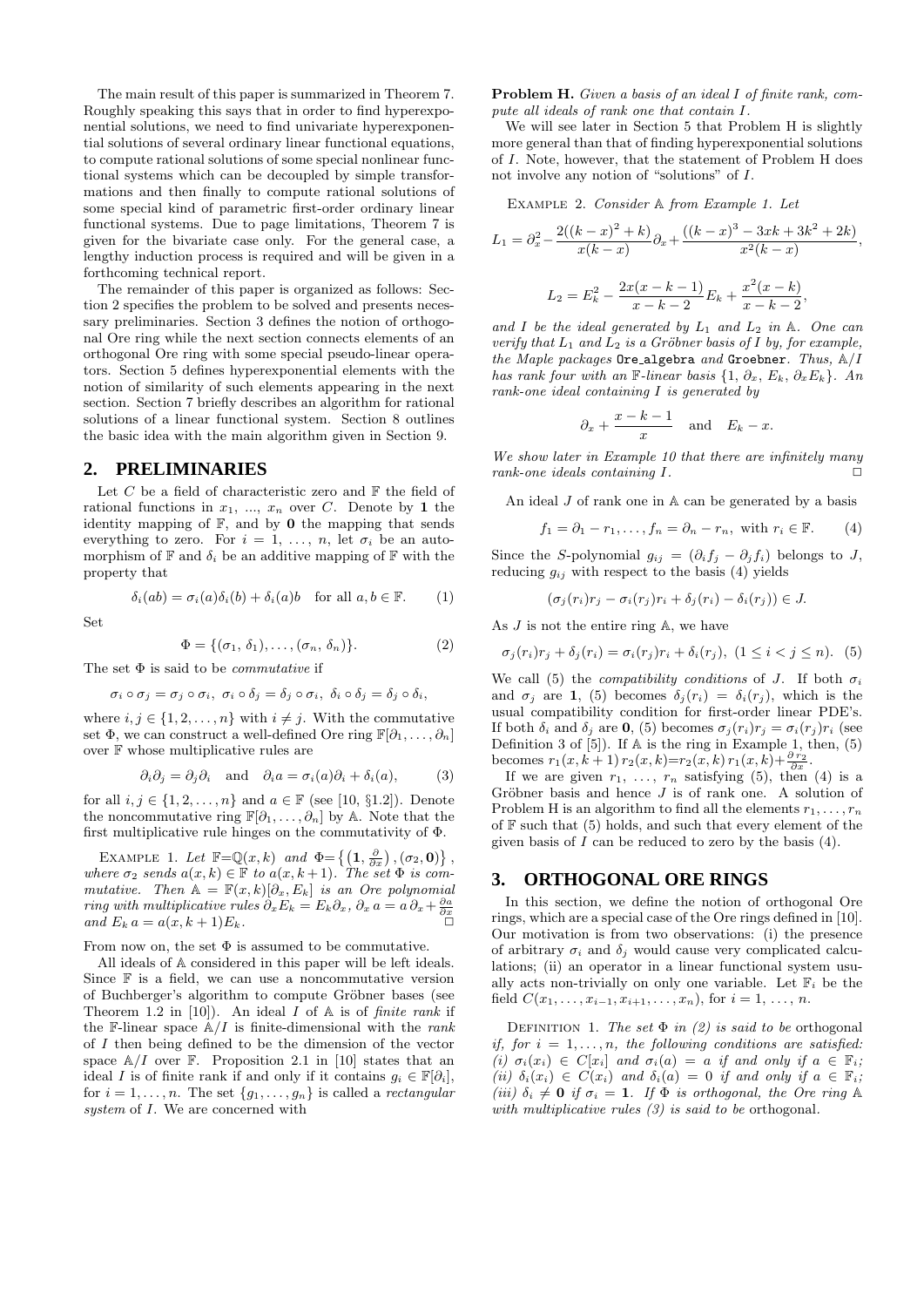If A is orthogonal, we have, for  $i, j \in \{1, ..., n\}$  with  $i \neq j$ ,

$$
\partial_j x_i = x_i \partial_j, \ \partial_j \sigma_i(x_i) = \sigma_i(x_i) \partial_j, \ \partial_j \delta_i(x_i) = \delta_i(x_i) \partial_j, \ (6)
$$

The name "Orthogonal Ore rings" is due to the first equality in (6) and the fact  $\partial_i x_i \neq x_i \partial_i$  by the third condition.

The goal of this paper is to provide a solution to Problem H when A is orthogonal.

Both the ring of usual partial differential operators and that of partial shift operators are instances of orthogonal Ore rings as is the ring in Example 1. One can observe that the pairs  $(\sigma_1, \delta_1), \ldots, (\sigma_n, \delta_n)$  in these examples have the property that either  $\sigma_i = 1$  or  $\delta_i = 0$ . The next theorem shows that this observation is not a coincidence.

THEOREM 1. Let  $A$  be an orthogonal Ore ring with  $\Phi$ given in  $(2)$ . Then A is isomorphic to another orthogonal Ore ring  $\mathbb{B} = \mathbb{F}[\Delta_1, \ldots, \Delta_n]$  whose multiplicative rules are: (i)  $\Delta_i\Delta_j = \Delta_j\Delta_i$ , (ii)  $\Delta_i a = \sigma_i(a)\Delta_i$  if  $\sigma_i \neq 1$ , and (iii)  $\Delta_j a = a\Delta_j + \delta_j(a)$  if  $\sigma_j = 1$ , where  $i, j \in \{1, ..., n\}$ ,  $a \in \mathbb{F}$ .

**Proof** The Ore ring  $\mathbb B$  is well-defined and orthogonal because the commutative set  $\{(\sigma_1, \epsilon_1), \ldots, (\sigma_n, \epsilon_n)\}\$ , in which  $\epsilon_i = 0$  if  $\sigma_i \neq 1$ , and  $\epsilon_i = \delta_i$  if  $\sigma_i = 1$ , is orthogonal. Since  $\sigma_i(x_i)$  differs from  $x_i$  if  $\sigma_i \neq 1$ , we can define

$$
D_i = \Delta_i \text{ if } \sigma_i = 1, \quad D_i = \frac{\Delta_i + \delta_i(x_i)}{x_i - \sigma_i(x_i)} \text{ if } \sigma_i \neq 1.
$$

A repeated use of (6) shows that  $D_i D_j = D_j D_i$ . Thus, the F-linear mapping  $\phi$  sending  $\partial_1^{m_1} \cdots \partial_n^{m_n}$  to  $D_1^{m_1} \cdots D_n^{m_n}$  is a well-defined bijection. By Theorem 3.1 in [11, §8.3] or Theorem 9 in [9], we have  $\phi(\partial_i a) = D_i a$  for all  $a \in \mathbb{F}$  and  $i \in \{1, \ldots, n\}$ . An easy induction then proves that  $\phi$  is a ring homomorphism.

From this point on we assume that A is an orthogonal Ore ring, in which  $\sigma_i = 1$  if  $\delta_i \neq 0$  and  $\sigma_i \neq 1_i$  if  $\delta_i = 0$ , for  $i = 1, \ldots, n$ . The *differential index*  $\rho(\mathbb{A})$  of  $\mathbb{A}$  is defined to be the number of nonzero  $\delta_i$  appearing in  $\Phi$ . If  $\rho(\mathbb{A})$  is equal to  $n$  (respectively, equal to 0), then  $A$  is the ring of partial differential (respectively, difference) operators. For a later convenience, the elements of  $\Phi$  in (2) are so arranged that  $\delta_j$  is unequal to **0** for  $j = 1, \ldots, \rho(\mathbb{A})$ , and  $\delta_j$  is equal to 0 for  $j = \rho(\mathbb{A}) + 1, \ldots, n$ .

A rank-one ideal of A is said to be effective if it has a basis given in (4), in which  $r_i$  is nonzero for  $i = \rho(\mathbb{A}) + 1$ ,  $\ldots$ , n. We will see in Section 5 that a rank-one ideal has a hyperexponential solution if and only if it is effective.

#### **4. LINEAR ACTIONS AND SOLUTIONS**

To solve Problem H for orthogonal Ore rings, we shall regard indeterminates  $\partial_1, \ldots, \partial_n$  as operators acting on some commutative rings containing  $\mathbb F$  (referred as  $\mathbb F$ -algebras). This view enables us to connect ideals of rank one with certain "solutions" of Ore polynomials.

An F-algebra E is said to be  $\Phi$ -compatible if all the  $\sigma_i$ 's and  $\delta_i$ 's can be extended on E in such a way that (i) all the  $\sigma_i$ 's are injective endomorphisms of E, (ii) equality (1) holds for all elements of  $\mathbb{E}$ , and (iii)  $\Phi$  in (2) is commutative on E. The reader is referred to [18, 19] for the existence of Φ-compatible F-algebras in the ordinary case. The next example describes a Φ-compatible F-algebra defined by an effective rank-one ideal.

EXAMPLE 3. Let  $\rho(A)$  be p and J be an effective rankone ideal generated by elements in  $(4)$ . We construct a  $\Phi$ -compatible F-algebra E by J. Let  $\mathbb{E} = \mathbb{F}(z)$ , where z is an indeterminate. We define  $\delta_i(z) = r_i z, i = 1, \ldots, p$ and  $\sigma_j(z) = r_j z$ ,  $j = p + 1, \ldots, n$ . Then  $\delta_i$  and  $\sigma_j$  can be naturally extended to E as in usual differential and difference algebra. Note that  $\sigma_i$   $(1 \leq i \leq p)$  and  $\delta_j$   $(p+1 \leq j \leq n)$  are kept to be  $1$  and  $0$ , respectively. Hence  $(1)$  holds for all elements of  $\mathbb{E}$ . The  $\sigma_j$ 's are injective because  $r_{p+1} \cdots r_n \neq 0$ . The commutativity of  $\Phi$  on  $\mathbb E$  holds because of (5). Here we verify that  $\delta_i \circ \sigma_j = \sigma_j \circ \delta_i$ ,  $1 \leq i \leq p$  and  $(p+1) \leq j \leq n$ . We compute

$$
\delta_i \circ \sigma_j(z) = (\delta_i(r_j) + r_i r_j) z \text{ and } \sigma_j \circ \delta_i(z) = \sigma_j(r_i) r_j z. (7)
$$

Since  $\sigma_i=1$  and  $\delta_i=0$ , (5) becomes  $\sigma_i(r_i)r_i=\delta_i(r_i)+r_ir_i$ . It then follows from (7) that  $\delta_i \circ \sigma_j(z) = \sigma_j \circ \delta_i(z)$ , which implies  $\delta_i \circ \sigma_j(f) = \sigma_j \circ \delta_i(f)$  for all  $f \in \mathbb{E}$ , because  $\delta_i$ acts on a product or a fraction as a usual partial differential operator and  $\sigma_j$  is a field homomorphism. The verification of  $\sigma_i \circ \sigma_j = \sigma_j \circ \sigma_i$  and  $\delta_i \circ \delta_j = \delta_i \circ \delta_j$  is similar.  $\Box$ 

An element c of E is called a constant with respect to  $\sigma_i$ and  $\delta_i$  if  $\sigma_i(c) = c$  and  $\delta_i(c) = 0$ . The element c is called a constant if it is a constant with respect to all  $\sigma_i$  and  $\delta_i$ , for  $i = 1, \ldots, n$ . The reader is referred to [9] for a general way to define the action of Ore polynomials on E. We need only a special kind of pseudo-linear operators.

DEFINITION 2. Let  $E$  be a  $\Phi$ -compatible  $\mathbb{F}\text{-}algebra$ . Define  $\theta_i$  to be the mapping sending an element a of  $\mathbb E$  to  $\delta_i(a)$ for  $i = 1, \ldots, \rho(\mathbb{A})$ , and to  $\sigma_i(a)$  if  $i = \rho(\mathbb{A}) + 1, \ldots, n$ .

By Lemma 3 in [9] we conclude that  $\theta_i$  is pseudo-linear with respect to  $\sigma_i$  and  $\delta_i$  over E, that is,  $\theta_i$  is additive and

$$
\theta_i(ab) = \sigma_i(a)\theta_i(b) + \delta_i(a)b, \ a, b \in \mathbb{E}.\tag{8}
$$

Definition 2 and the commutativity of  $\Phi$  imply  $\theta_i \circ \theta_j = \theta_i \circ \theta_i$ . This commutativity allows us to define the action of

$$
P = \sum_{m_1,\dots,m_n} p_{m_1,\dots m_n} \partial_1^{m_1} \cdots \partial_n^{m_n} \quad (P \in \mathbb{A})
$$

on  $a \in \mathbb{E}$  as  $P \bullet a = \sum_{m_1, \dots, m_n} p_{m_1, \dots, m_n} \theta_1^{m_1} \circ \cdots \circ \theta_n^{m_n}(a)$ . In this way the  $\partial_i$ 's can be regarded as E-pseudo-linear operators with respect to  $\sigma_i$  and  $\delta_i$  on E. If c is a constant with respect to  $\sigma_i$  and  $\delta_i$ , then  $\partial_i \bullet (ca) = c \partial_i \bullet a$  by (8). So a constant with respect to  $\sigma_i$  and  $\delta_i$  is also simply called a  $\partial_i$ -constant. An element of A is a linear operator over the field of all constants in E.

EXAMPLE 4. In applications we are mainly interested in the following three operators: If  $\sigma_i$  is 1, then  $\partial_i$  is called a differential operator. If  $\sigma_i(x_i) = x_i + 1$  and  $\delta_i = 0$ , then  $\partial_i$ is called a shift operator. If  $\sigma_i(x_i) = qx_i$  and  $\delta_i = 0$ , where q is a constant in C but not a root of unity, then  $\partial_i$  is called a q-shift operator. If  $\sigma_i$  is not 1 and unspecified, then  $\partial_i$  is called a  $\sigma$ -shift operator. Consider the ring  $A$  in Example 1. By Definition 2, the application of  $\partial_x$  on a function  $a(x, k)$ is  $\frac{\partial a}{\partial x}$ , and that of  $E_k$  is  $a(x, k+1)$ . Thus  $\partial_x$  and  $E_k$  can be viewed as differential and shift operators, respectively.  $\Box$ 

An element  $y$  of some  $\Phi$ -compatible  $\mathbb{F}-$ algebra is said to be a solution of a subset  $S$  of  $A$  if the application of any element of  $S$  to  $y$  equals zero. Example 3 illustrates one way to introduce a Φ-compatible F-algebra that contains a nonzero solution of an effective ideal of rank one. However, this way would introduce many unnecessary new constants. If we do not want any new constant, Φ-extensions may have zero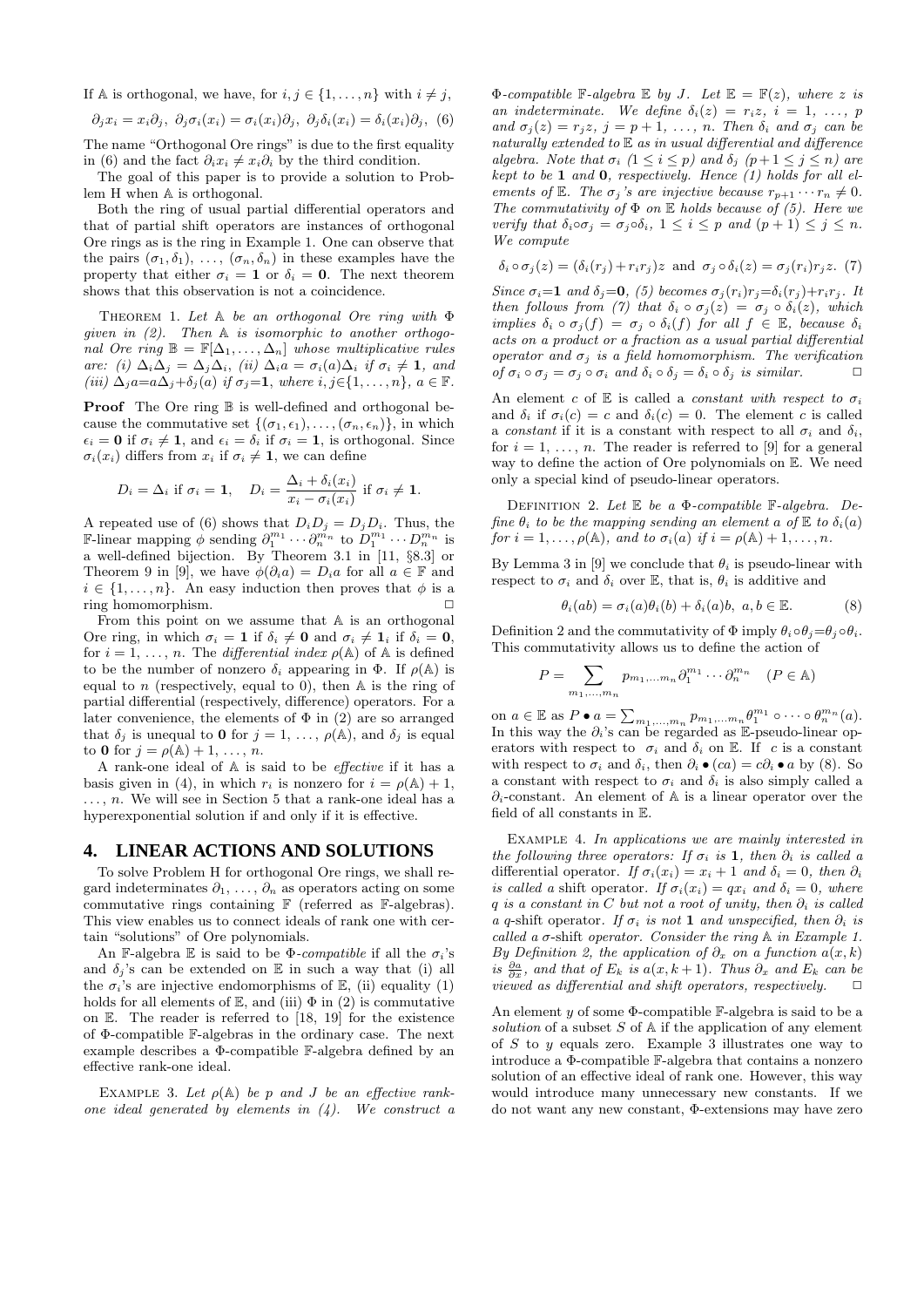divisors (see Example 0.1 in [18]). It is also clear that zero is the only solution of an ineffective ideal of rank one.

## **5. HYPEREXPONENTIAL ELEMENTS**

A nonzero element h of some  $\Phi$ -compatible F-algebra is hyperexponential over F with respect to  $\partial_i$  if  $\partial_i \bullet h=r_i h$ , where  $r_i \in \mathbb{F}$ . The rational function  $r_i$  is called the  $\partial_i$ *certificate* of h. Note that  $r_i$  is assumed to be nonzero in [9]. We can remove this restriction because the  $\theta_i$ 's in Definition 2 are very special. An element is hyperexponential over F (with respect to  $\partial_1, \ldots, \partial_n$ ) if it is hyperexponential over F with respect to all the  $\partial_i$ 's. All nonzero elements of F are hyperexponential and the product of two hyperexponential elements is hyperexponential.

EXAMPLE 5. Let  $\mathbb{A}=C(m,k)[E_m,E_k]$ , where  $E_m$  and  $E_k$ are shift operators with respect to m and k, respectively. A hyperexponential element over  $C(m, k)$  is usually called a hypergeometric term. For example:  $\binom{m}{k}$ ,  $(m+k)!$ ,  $3^{m+k}$  are all bivariate hypergeometric terms.  $\Box$ 

A relation between hyperexponential solutions and effective rank-one ideals is described in

PROPOSITION 2. An ideal  $I$  of  $A$  has a hyperexponential solution if and only if there exists an effective rank-one ideal containing I.

**Proof** Let  $h$  be a hyperexponential solution of  $I$  and the ideal *J* be generated by  $\left(\partial_1 - \frac{\partial_1 \cdot h}{h}\right)$ , ...,  $\left(\partial_n - \frac{\partial_n \cdot h}{h}\right)$ . The ideal  $J$  is of rank-one and effective because it has a nonzero solution h. Moreover,  $I \subset J$  since h is a solution of I. Conversely, J has a hyperexponential solution  $z$  in the  $\Phi$ compatible field  $F(z)$  as described in Example 3. The element z is also a solution of I since  $I \subset J$ .  $\Box$ 

EXAMPLE 6. The rank-one ideal in Example 2 has a hyperexponential solution  $\exp(-x)x^{k+1}$ . As pointed out in Example 2, there are infinitely many rank-one ideals containing I. Consequently, I has infinitely many different hyperexponential solutions, although two hyperexponential elements with constant ratio are usually considered to be equal.  $\Box$ 

In this paper, we merely treat hyperexponential elements as a convenient way to represent effective rank-one ideals. By "given (computing) a hyperexponential element", we mean that we are given (computing) its certificate(s). Note that, if h is hyperexponential with respect to all the  $\partial_i$ 's, then its certificates  $r_1, \ldots, r_n$  must satisfy (5).

## **6. SIMILARITY**

In this section, we introduce the notion of similarity among hyperexponential elements. This notion helps us organize possibly infinitely many different hyperexponential solutions into finitely many equivalence classes. The notion of similarity is well known in the ordinary case [17] and has been extended to the partial differential case in [16]. In the following we first characterize the condition that an ideal of rank one can have a nonzero rational solution.

PROPOSITION 3. A rank-one ideal of  $A$  has a nonzero solution in  $\mathbb F$  if and only if it has a basis  $\left(\partial_1-\frac{\partial_1\bullet s_1}{s_1}\right), \ldots,$  $\left(\partial_n - \frac{\partial_n \bullet s_n}{s_n}\right)$ , where  $s_1, \ldots s_n$  are nonzero elements of  $\mathbb{F}$ , and (5) is satisfied when  $r_1, \ldots, r_n$  are replaced by  $\frac{\partial_1 \bullet s_1}{s_1}$ ,  $\ldots, \frac{\partial_n \bullet s_n}{s_n},$  respectively.

**Proof** The necessity is trivial. Let  $p$  be the differential index  $\rho(\mathbb{A})$ . The proposition follows from Lemma 3.1 if p is equal to *n*. Thus we assume that  $p < n$ , and hence  $\sigma_n \neq 1$ .

We proceed by induction on n. If  $n = 1$ , then  $s_1$  is the solution. Assume that the proposition holds for  $(n-1)$ . For all i with  $(p+1) \leq i \leq (n-1)$ , (5) becomes

$$
\sigma_n\left(\frac{\sigma_i(s_i)}{s_i}\right)\frac{\sigma_n(s_n)}{s_n}=\sigma_i\left(\frac{\sigma_n(s_n)}{s_n}\right)\frac{\sigma_i(s_i)}{s_i}.
$$

It follows that

$$
\sigma_n\left(\frac{\sigma_i(t_i)}{t_i}\right) = \frac{\sigma_i(t_i)}{t_i}, \quad \text{where } t_i = \frac{s_i}{s_n} \tag{9}
$$

so that  $\frac{\sigma_i(t_i)}{t_i}$  is a  $\partial_n$ -constant. Since A is orthogonal, we have  $\frac{\sigma_i(t_i)}{t_i} \in \mathbb{F}_n$ . For all j with  $1 \leq j \leq p$ , (5) becomes

$$
\sigma_n\left(\frac{\delta_j(s_j)}{s_j}\right)\frac{\sigma_n(s_n)}{s_n} = \frac{\sigma_n(s_n)}{s_n}\frac{\delta_j(s_j)}{s_j} + \delta_j\left(\frac{\sigma_n(s_n)}{s_n}\right). \tag{10}
$$

Since  $\sigma_i = 1$ , expanding the last term of (10) yields

$$
\delta_j \left( \frac{\sigma_n(s_n)}{s_n} \right) = \frac{s_n \delta_j \circ \sigma_n(s_n) - \sigma_n(s_n) \delta_j(s_n)}{s_n^2}.
$$
 (11)

Replacing the last term of (10) by the right hand side of (11), and moving  $\frac{\sigma_n(s_n)}{s}$  from the left hand side of (10) to the right  $\lim_{n \to \infty} \frac{s_n}{s_n}$  hand side, we get

$$
\sigma_n\left(\frac{\delta_j(s_j)}{s_j}\right) = \frac{\delta_j(s_j)}{s_j} + \frac{\delta_j \circ \sigma_n(s_n)}{\sigma_n(s_n)} - \frac{\delta_j(s_n)}{s_n}.
$$

Using the identity on logarithmic derivatives:

$$
\frac{\delta_j(a)}{a} - \frac{\delta_j(b)}{b} = \frac{\delta_j(f)}{f}, \quad \text{where } f = \frac{a}{b}, \quad (12)
$$

and  $\sigma_n\left(\frac{\delta_j(s_j)}{s}\right)$  $\left(\frac{(s_j)}{s_j}\right) = \frac{\delta_j \circ \sigma_n(s_j)}{\sigma_n(s_j)}$  $\frac{\partial^{\sigma_n(s_j)}}{\partial n(s_j)}$ , we see that

$$
\sigma_n\left(\frac{\delta_j(t_j)}{t_j}\right) = \frac{\delta_j(t_j)}{t_j}, \quad \text{where } t_j = \frac{s_j}{s_n}.\tag{13}
$$

Hence,  $\frac{\delta_j(t_j)}{t_j}$  belongs to  $\mathbb{F}_n$  by the same reason. A tedious but straightforward calculation verifies that, for  $i, j =$  $1, \ldots, n-1$ , (5) is satisfied when  $r_k$  is replaced by  $\frac{\partial_k \bullet t_k}{t_k}$ for  $k = 1, \ldots, n - 1$  (One would see that such a verification is just a repetition of the calculation to get (9) or (13)). Hence, by induction, the rank-one ideal in  $\mathbb{F}_n[\partial_1,\ldots,\partial_{n-1}]$ generated by  $\left(\partial_1 - \frac{\partial_1 \bullet t_1}{t_1}\right), \ldots, \left(\partial_{n-1} - \frac{\partial_{n-1} \bullet t_{n-1}}{t_{n-1}}\right)$ , has a nonzero solution r in  $\mathbb{F}_n$ . We claim that  $rs_n$  is a solution of *I*. The operator  $\left(\partial_n - \frac{\partial_n \bullet s_n}{s_n}\right)$  annihilates  $rs_n$ , because r is a  $\partial_n$ -constant. If  $i > p$ , then  $\frac{\sigma_i(rs_n)}{rs_n} = \frac{\sigma_i(s_i)}{s_i}$ since  $\left(\partial_i - \frac{\partial_i \bullet t_i}{t_i}\right)$  annihilates r. It follows that  $\left(\partial_i - \frac{\partial_i \bullet s_i}{s_i}\right)$ annihilates  $rs_n$ . If  $j \leq p$ ,  $\left(\frac{\delta_j(r)}{r} - \frac{\delta_j \bullet t_j}{t_j}\right)$  $\left(\frac{\partial \mathbf{t}_j}{t_j}\right) = 0$ . By (12)  $\frac{\delta_j(rs_n)}{rs_n} = \frac{\delta_j(s_j)}{s_j}$  $\frac{(s_j)}{s_j}$  and hence,  $\left(\partial_j - \frac{\partial_j \bullet s_j}{s_j}\right)$  $\left(\frac{\boldsymbol{\delta} \cdot \boldsymbol{s}_j}{s_j}\right)$  annihilates  $rs_n$ .  $\Box$ 

Let  $h_1$  and  $h_2$  be hyperexponential over  $\mathbb F$  with respect to  $\partial_i$ . We say that  $h_1$  and  $h_2$  are similar with respect to  $\partial_i$ (denoted by  $h_1 \sim_i h_2$ ) if their ratio is the product of a  $\partial_i$ -constant and a rational function of F. If  $h_1$  and  $h_2$  are hyperexponential over  $\mathbb{F}$ , then  $h_1$  and  $h_2$  are similar (denoted by  $h_1 \sim h_2$ ) if their ratio is the product of a constant and a rational function of F. Both  $\sim_i$  and  $\sim$  are equivalence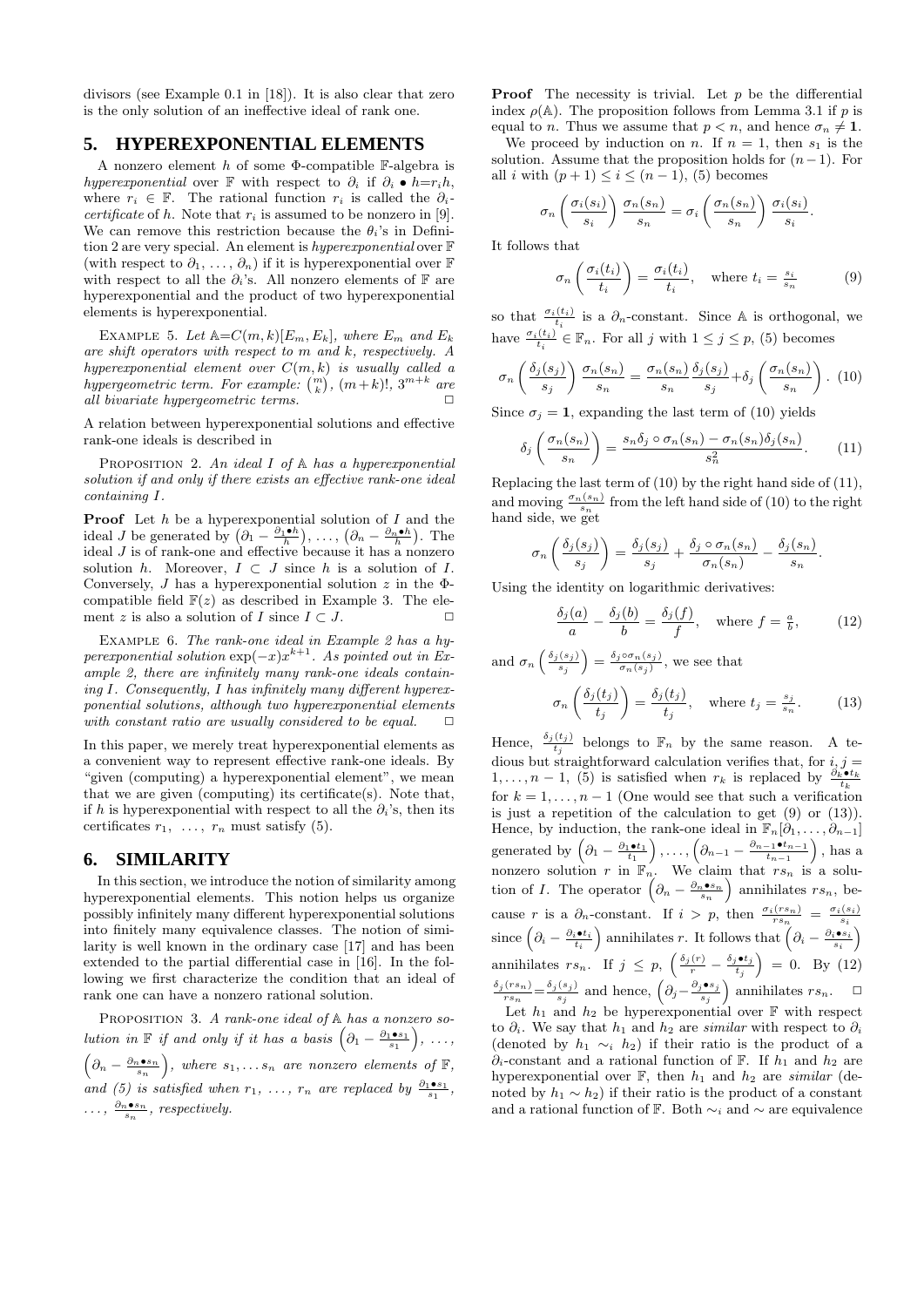relations. The  $\partial_i$ -constant in the definition of the similarity  $\sim_i$  should be explicitly stated, because it may be not a  $\partial_i$ -constant when  $j \neq i$ , and, in general, it is not an element of F. In the univariate case such a constant may be ignored. Clearly,  $h_1 \sim_i h_2$  (1 ≤ i ≤ n) if  $h_1 \sim h_2$ . The converse follows from the next lemma.

LEMMA 4. Two hyperexponential elements  $h_1$  and  $h_2$  are similar if and only if  $h_1 \sim_i h_2$  for all i with  $1 \leq i \leq n$ .

**Proof** Assume that  $h_1 \sim_i h_2$ , for  $i = 1, \ldots, n$  and denote by h the ratio of  $h_1$  and  $h_2$ . Then  $h = c_1s_1, \ldots, h = c_ns_n$ , where  $c_i$  is a  $\partial_i$ -constant and  $s_i \in \mathbb{F}$ . Thus  $\partial_1 \bullet h = c_1 \partial_1 \bullet s_1$ ,  $\ldots, \partial_n \bullet h = c_n \partial_n \bullet s_n$ . These two equations imply

$$
\frac{\partial_1 \bullet h}{h} = \frac{\partial_1 \bullet s_1}{s_1}, \dots, \frac{\partial_n \bullet h}{h} = \frac{\partial_n \bullet s_n}{s_n}.
$$
 (14)

It follows that  $\frac{\partial_1 \bullet s_1}{s_1}, \ldots, \frac{\partial_n \bullet s_n}{s_n}$  satisfy (5) when  $r_i$  is replaced by  $\frac{\partial_i \bullet s_i}{s_i}$ . By Proposition 3, there exists  $s \in \mathbb{F}$  such that  $\frac{\partial_i \bullet s}{s} = \frac{\partial_i \bullet s_i}{s_i}$ , for  $i = 1, \ldots, n$ . Equation (14) implies that both h and s are nonzero solutions of the ideal generated by  $(\partial_1 - \frac{\partial_1 s_1}{s_1}), \ldots, (\partial_n - \frac{\partial_n s_n}{s_n}).$  Consequently, h is the product of  $s$  and a nonzero constant.  $\Box$ 

The next lemma extends Theorem 5.1 in [17].

LEMMA 5. Let  $h_1, \ldots, h_m$  be hyperexponential elements with respect to  $\partial_k$  in a  $\Phi$ -compatible field. If there exist nonzero  $\partial_k$ -constants  $c_1, \ldots, c_m$ , and nonzero rational functions  $r_1, \ldots, r_m$  such that  $(c_1r_1h_1 + \cdots + c_mr_mh_m) = 0$ , then  $h_i \sim_k h_j$  for some  $1 \leq i < j \leq m$ .

**Proof** If  $\partial_k$  is a  $\sigma$ -shift operator, then the proof is the same as that of Theorem 5.1 in [17], which works verbatim in the differential case.

Due to the existence of Wronskian and Casoratian determinants (see [12, p. 271]), each P in  $\mathbb{F}[\partial_i]$  has at most  $(\deg_{\partial_i} P)$  linear independent solutions over a field of constants with respect to  $\partial_i$ . This fact combined with Lemma 5 implies that

COROLLARY 6. If  $h_1, \ldots, h_m$  are pairwise dissimilar hyperexponential solutions of P in  $\mathbb{F}[\partial_i]$  with respect to  $\partial_i$ , then m is no more than the degree of P in  $\partial_i$ .

#### **7. RATIONAL SOLUTIONS**

In this section, we briefly describe an algorithm for rational solutions of a rectangular system  $\mathcal{Q} = \{Q_1, \ldots, Q_n\},\$ where  $Q_i \in \mathbb{F}[\partial_i]$ . Such an algorithm is needed in Section 9.

Assume that we are able to find rational solutions for each of the  $Q_i$ 's. Let  $q_{i1}, \ldots, q_{im_i}$  be a basis of the rational solutions of  $Q_i$ . Let g be the least common multiple of the denominators of all the  $q_{ij}$ 's, where  $i = 1, \ldots, n$  and  $j = 1, \ldots, m_i$ . We claim that g is a common denominator of all rational solutions of  $\overline{Q}$ . For, otherwise, suppose that a rational solution r can be written as  $p/(ug)$ , where  $p, u \in C[x_1, \ldots, x_n]$  and  $gcd(p, ug) = 1$ . If  $deg_{x_i} u > 0$ , then  $r = \bar{p}/(\bar{u}g)$ , where  $\bar{p}$  and  $\bar{u}$  are in  $C[x_1, \ldots, x_n]$  and the degree of  $\bar{u}$  in  $x_i$  equals zero, because r is a rational solution of  $Q_i$ , and so its denominator divides g over  $\mathbb{F}_i[x_i]$ . These two expressions of  $r$  imply that  $u$  divides  $\bar{u}$ , a contradiction. Thus, each rational solution of  $Q$  can be written as  $f/g$ , in which the polynomial  $f$  is yet to be determined. Regarding f as a new unknown and applying the  $Q_i$ 's to  $f/g$  yields

a rectangular system  $\mathcal{P} = \{P_1, \ldots, P_n\}$  whose polynomial solutions are the numerators of the rational solutions of Q.

Now, assume that we can find polynomial solutions for each of the  $P_i$ 's. Let  $p_{i1}, \ldots, p_{im_i}$  be a basis of the polynomial solutions of  $P_i$ . Then  $\max(\deg_{x_i} p_{i1}, \ldots, \deg_{x_i} p_{im_i})$  is a degree bound for all the polynomial solutions of  $P$  in  $x_i$  $(1 \leq i \leq n)$ . Using these bounds, we can then compute all polynomial solutions of  $P$  by solving a linear system over  $C$ .

EXAMPLE 7. Let  $A$  be given in Example 1. We compute the rational solutions of the rectangular system:

$$
(x-k)\partial_x^2 + 2\partial_x
$$
, and

$$
(x-k-2)(k+2)Ek2 - 2(x - k - 1)(k + 1)Ek + (x - k)k.
$$

The first equation has rational solutions  $(c_1 + c_2x)/(x - k)$ , where  $c_1$  and  $c_2$  are  $\partial_x$ -constants. The second equation has rational solutions  $(c_3 + c_4k)/((x - k) xk)$ , where  $c_3$  and  $c_4$ are  $E_k$ -constants. Thus, rational solutions of the system have a common denominator  $(x - k)xk$ . Applying the two operators to  $p/((x-k) x k)$ , where p is an indeterminate, we see that p satisfies

$$
x^2\partial_x^2 - 2x\partial_x + 2, \quad \text{and} \quad E_k^2 - 2E_k + 1.
$$

The first operator has polynomial solutions  $c_5x+c_6x^2$ , where  $c_5$  and  $c_6$  are  $\partial_x$ -constants while the second has polynomial solutions  $c_7 + c_8k$ , where  $c_7$  and  $c_8$  are  $E_k$ -constants. Thus the polynomial solutions of the second system are of the form

$$
g = c_9 + c_{10}x + c_{11}k + c_{12}xk + c_{13}x^2,
$$

where  $c_9, \ldots c_{13}$  are constants. Substituting g into the second system gives  $c_9 = 0$  and  $c_{11} = 0$ . The rational solutions of the first system are  $c_{10} + c_{12}k + c_{13}x/(k(x - k))$ .  $\Box$ 

In our algorithm for computing hyperexponential solutions, rectangular systems are all consistent and of minimal degrees. Therefore, there is no need to compute Gröbner basis to check the consistency of the system. The reader is referred to [1, 6, 3, 8] for algorithms to compute polynomial and rational solutions of ordinary linear functional equations.

In addition to the assumptions that we can compute rational solutions of ordinary linear functional equations, we further assume that we can solve

**Problem P.** Given an automorphism  $\sigma$  of  $\mathbb{F}$  and a nonzero element a of  $F$ , find a nonzero c in C such that the equation

$$
\sigma(z) = caz \tag{15}
$$

has a nonzero solution in F.

If  $\sigma$  is the shift or q-shift operator, the algorithms in [1] can be easily adapted to solve Problem P, because the universal denominator of all rational solutions of (15) does not depend on the constant c. This assumption will be used in Section 9.

EXAMPLE 8. Find a nonzero rational number c and a nonzero rational function z of  $\mathbb{Q}(x, k)$  such that

$$
\sigma(z) = \frac{c(k-x)z}{k-x+1}
$$

where  $\sigma$  is the automorphism of  $\mathbb{Q}(x,k)$  sending x to x and k to  $(k + 1)$ . A denominator of z is  $(k - x)$  according to [1]. Hence, we need only to find c and a polynomial f such that  $\sigma(f) = cf$ . Hence, c has to be 1 and f can be chosen as 1 as well. The equation then has a solution  $1/(k-x)$ for  $c = 1$  and has no rational solutions for other values of c.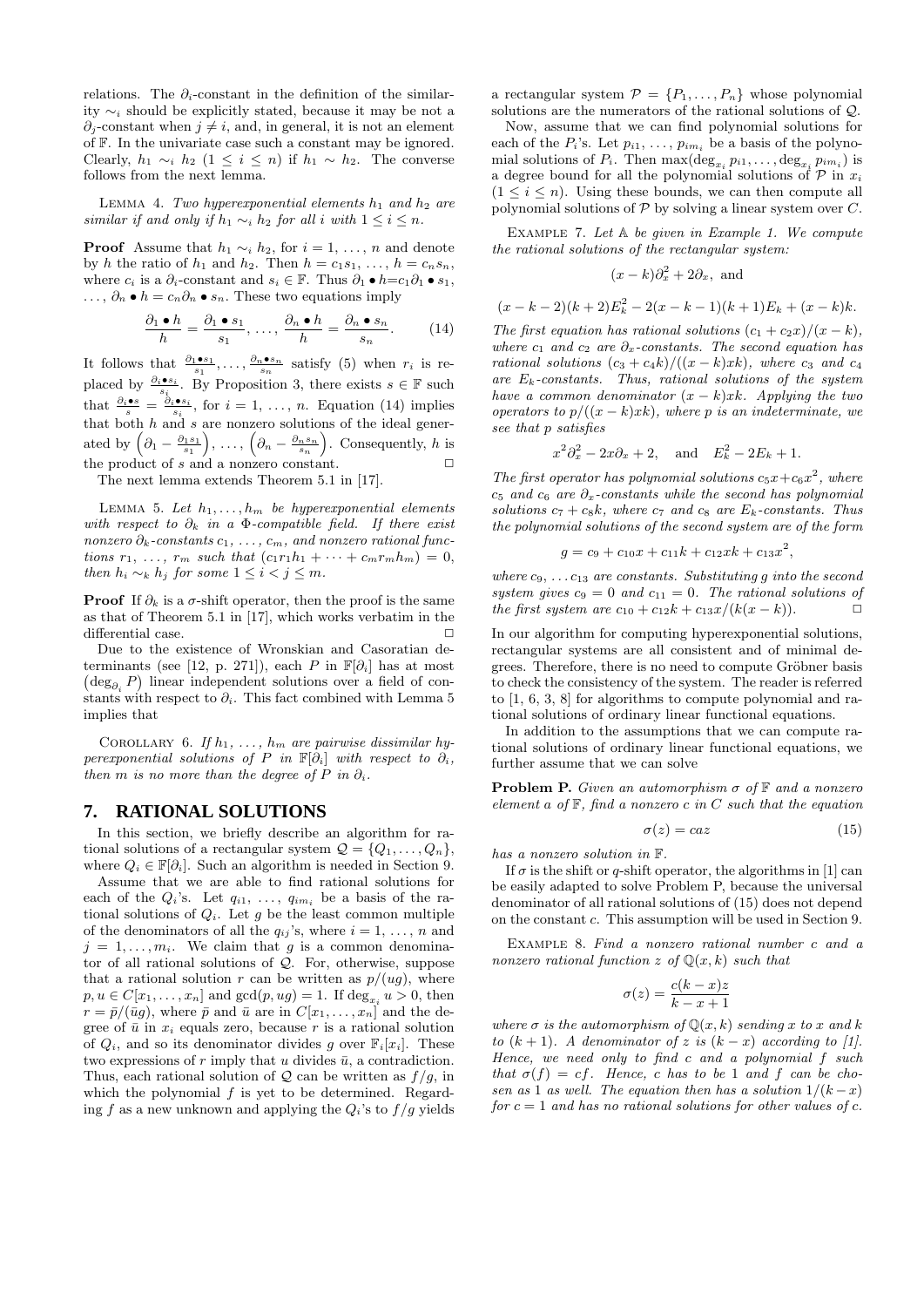## **8. COMMON ASSOCIATES**

The basic idea we use to solve Problem H is to compute hyperexponential solutions of an ideal I of finite rank, and then use Proposition 2 to get the effective rank-one ideals containing I. The ineffective ones can be obtained by an easy recursive process as such ideals must contain  $\partial_i$  for some *i* with  $\rho(\mathbb{A}) < i \leq n$ .

Let  $H$  be the set of hyperexponential solutions of  $I$ , and let  $\{P_1, \ldots, P_n\}$  be a rectangular system contained in I, in which  $P_i \in \mathbb{F}[\partial_i]$  for all i with  $1 \leq i \leq n$ . Denote by  $H_i$  the set of hyperexponential solutions of  $P_i$  with respect to  $\partial_i$ . Since  $H \subset H_i$ , H is empty if one of the  $H_i$ 's is empty. Assume that all the  $H_i$ 's are nonempty. Although each of the  $H_i$ 's is infinite, the set  $\bar{H}_i = H_i / \sim_i$  is finite by Corollary 6. Since an element  $h$  of  $H$  is similar to an element of  $H_i$  with respect to  $\partial_i$ , h must belong to an equivalence class in  $\bar{H}_i$  for all i with  $1 \leq i \leq n$ . This observation motivates us to introduce

DEFINITION 3. For  $i = 1, \ldots, n$ , let  $h_i$  be hyperexponential with respect to  $\partial_i$ . A hyperexponential element h is called a common associate of  $h_i$  if  $h \sim_i h_i$ , for  $i = 1, \ldots, n$ .

Our approach involves two basic steps. First, we search for dissimilar common associates of elements in  $H_1 \times \cdots \times H_n$ , a finite number modulo  $\sim$  since  $\bar{H}_1 \times \cdots \times \bar{H}_n$  is finite. Let  $G$  be the set of dissimilar common associates. Then every element h of H is similar to one and only one  $g \in G$  by Lemma 4 and so  $h = crg$  for some rational function r and a constant  $c$ . The second step is to determine  $r$  by applying the  $P_i$ 's to rq with r treated as an unknown. Since q is hyperexponential, the applications of the  $P_i$ 's result in another rectangular system, and r is one of its rational solutions.

## **9. COMPUTING COMMON ASSOCIATES**

In this section, we present an algorithm to construct common associates. Common associates reduce Problem H to finding rational solutions of some rectangular systems. Due to page limitations we now assume that  $n = 2$  and leave the general result to a forthcoming technical report.

The next theorem, which is our main result, relates common associates to rational solutions of some nonlinear equations. These equations can be easily solved.

THEOREM 7. Let  $\mathbb{A}_2 = \mathbb{F}[\partial_1, \partial_2]$  be an orthogonal Ore ring, and let  $h_i$  be hyperexponential with respect to  $\partial_i$  with certificate  $u_i$ ,  $i = 1, 2$ . Then  $h_1$  and  $h_2$  have a common associate if and only if one of the following conditions holds:

1. Differential case. If  $\sigma_1 = \sigma_2 = 1$ , then

$$
\delta_1\left(\frac{\delta_2(z)}{z}\right) = \delta_1 u_2 - \delta_2 u_1 \tag{16}
$$

has a rational solution.

2. σ-Shift case. If  $\sigma_1 \neq 1$  and  $\sigma_2 \neq 1$ , then

$$
\sigma_1\left(\frac{\sigma_2(z)}{z}\right) = \frac{u_1\sigma_1(u_2)}{u_2\sigma_2(u_1)}\frac{\sigma_2(z)}{z} \tag{17}
$$

has a rational solution.

3. Mixed case. If  $\sigma_1 = \mathbf{1}$  and  $\sigma_2 \neq \mathbf{1}$ , then

$$
\delta_1\left(\frac{\sigma_2(z)}{z}\right) = \frac{u_1u_2 + \delta_1(u_2) - \sigma_2(u_1)u_2}{u_2}\frac{\sigma_2(z)}{z} \tag{18}
$$

has a rational solution.

Moreover, suppose there exists such a rational solution z. Let  $p_1$  and  $p_2$  be the numerator and denominator of z, respectively. Then

$$
q_1 = \frac{\sigma_1(p_1)}{p_1} u_1 + \frac{\delta_1(p_1)}{p_1}, \ q_2 = \frac{\sigma_2(p_2)}{p_2} u_2 + \frac{\delta_2(p_2)}{p_2} \qquad (19)
$$

are respective  $\partial_1$  and  $\partial_2$ -certificates of a common associate of  $h_1$  and  $h_2$ .

**Proof** First, we assume that h is a common associate of  $h_1$ and  $h_2$ . Then

$$
h = c_1 r_1 h_1 \text{ and } h = c_2 r_2 h_2,
$$
 (20)

where  $r_1, r_2 \in \mathbb{F}$  are nonzero, and  $c_1, c_2$  are  $\partial_1$  and  $\partial_2$ constants, respectively. Applying operators  $\partial_1$  to the first equation and  $\partial_2$  to the second in (20) then gives

$$
\begin{cases}\n\partial_1 \bullet h = c_1(\sigma_1(r_1)\partial_1 \bullet h_1 + \delta_1(r_1)h_1) \\
\partial_2 \bullet h = c_2(\sigma_2(r_2)\partial_2 \bullet h_2 + \delta_2(r_2)h_2).\n\end{cases}
$$
\n(21)

Equations (20) and (21) imply

$$
\partial_1 \bullet h = \underbrace{\left(\frac{\sigma_1(r_1)}{r_1}u_1 + \frac{\delta_1(r_1)}{r_1}\right)}_{w_1}h \tag{22}
$$

and

$$
\partial_2 \bullet h = \underbrace{\left(\frac{\sigma_2(r_2)}{r_2}u_2 + \frac{\delta_2(r_2)}{r_2}\right)}_{w_2}h. \tag{23}
$$

Let *J* be the ideal generated by  $(\partial_1 - w_1)$  and  $(\partial_2 - w_2)$ . Since  $h$  is a solution of  $J$ , the ideal is of rank one, and, hence, the compatibility condition (5) implies that

 $\sigma_2(w_1)w_2 + \delta_2(w_1) = \sigma_1(w_2)w_1 + \delta_1(w_2).$  (24)

Set z to be the rational function  $r_1/r_2$ .

Differential case. Since both  $\sigma_1$  and  $\sigma_2$  are 1, (24) becomes

$$
\delta_2\left(u_1+\frac{\delta_1(r_1)}{r_1}\right)=\delta_1\left(u_2+\frac{\delta_2(r_2)}{r_2}\right),
$$

which implies (16) because  $\delta_1$  and  $\delta_2$  commute.

σ-Shift Case. Since both  $\delta_1$  and  $\delta_2$  are 0, (24) becomes

$$
\frac{\sigma_2 \circ \sigma_1(r_1)}{\sigma_2(r_1)} \frac{\sigma_2(r_2)}{r_2} \sigma_2(u_1) u_2 = \frac{\sigma_1 \circ \sigma_2(r_2)}{\sigma_1(r_2)} \frac{\sigma_1(r_1)}{r_1} \sigma_1(u_2) u_1,
$$

which implies (17) because  $\sigma_1$  and  $\sigma_2$  commute.

Mixed case. Since  $\sigma_1 = 1$  and  $\delta_2 = 0$ , we have

$$
w_1 = u_1 + \frac{\delta_1(r_1)}{r_1}
$$
 and  $w_2 = \frac{\sigma_2(r_2)}{r_2}u_2$ .

Set  $f = \frac{\sigma_2(r_2)}{r_2}$ . Then the left hand side L of (24) becomes:

$$
L = u_2 \sigma_2(u_1) f + \underbrace{\frac{\sigma_2 \circ \delta_1(r_1)}{\sigma_2(r_1)}}_{a_1} f u_2,
$$

and the right hand side  $R$  of  $(24)$  becomes:

$$
u_1u_2f + \underbrace{\underbrace{\delta_1(r_1)}_{r_1}}_{a_2} f u_2 + \delta_1(u_2)f + \underbrace{\underbrace{\delta_1 \circ \sigma_2(r_2)}_{r_2}}_{a_3} u_2 - \underbrace{\underbrace{\delta_1(r_2)}_{r_2}}_{a_4} f u_2.
$$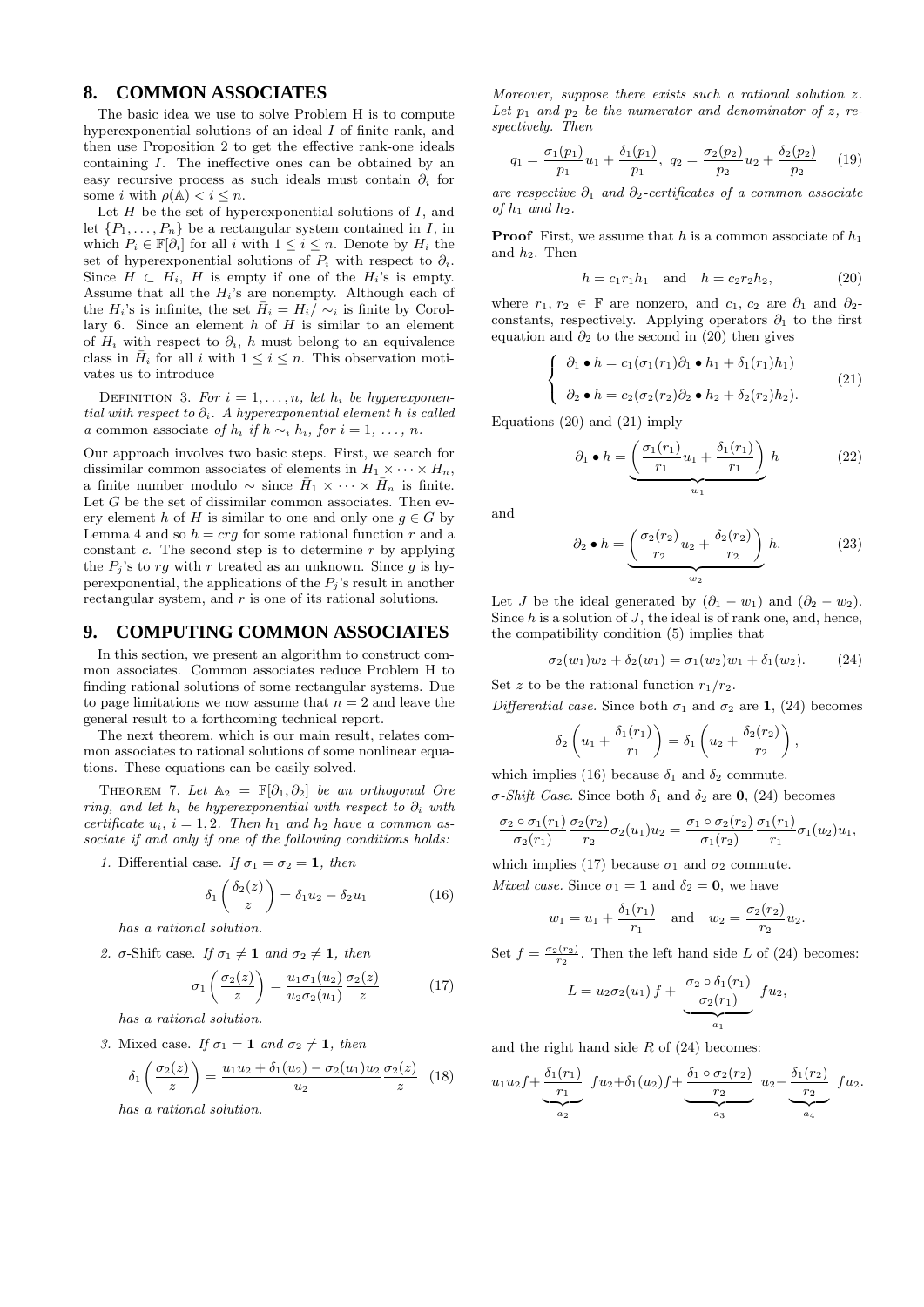Set  $v = \frac{u_1 u_2 + \delta_1(u_2) - \sigma_2(u_1)u_2}{u_2}$ . It follows from  $L = R$  that  $(a_4 - a_2)f + a_1f - a_3 = vf.$ 

Hence,  $(a_4 - a_2) + (a_1 - \frac{a_3}{f}) = v$ . Since  $(a_4 - a_2) = -\frac{\delta_1(z)}{z}$ and  $a_1 - \frac{a_3}{f} = \frac{\delta_1(\sigma_2(z))}{\sigma_2(z)}$ , we find by logarithmic derivatives (see  $(12)$ ) that  $(18)$  holds.

Conversely, assume that  $z = p_1/p_2$  with  $p_1, p_2 \in C[x_1, x_2]$ is a nonzero rational solution of (16) in the differential case, that of (17) in the  $\sigma$ -shift case, and that of (18) in the mixed case. Reversing the respective arguments to get (16), (17) and (18), we see that (24) holds in all three cases when  $r_1$ and  $r_2$  are replaced by  $p_1$  and  $p_2$ , respectively. Thus, the ideal  $J$  generated by

$$
\partial_1 - \left(\frac{\sigma_1(p_1)}{p_1}u_1 + \frac{\delta_1(p_1)}{p_1}\right), \ \ \partial_2 - \left(\frac{\sigma_2(p_2)}{p_2}u_2 + \frac{\delta_2(p_2)}{p_2}\right)
$$

is of rank one and clearly effective. Proposition 2 then implies that  $\bar{J}$  has a hyperexponential solution  $h$ . We shall verify that  $h$  is a common associate for the mixed case with differential and  $\sigma$ -shift cases handled in a similar manner. Recall  $u_i = \frac{\partial_i \cdot h_i}{h_i}$ , for  $i = 1, 2$ . Thus, applying the first generator to h yields

$$
\frac{\delta_1(h)}{h} = \frac{\delta_1(h_1)}{h_1} + \frac{\delta_1(p_1)}{p_1} = \frac{\delta_1(p_1 h)}{p_1 h},
$$

since  $\sigma_1 = 1$ . The ratio of h and  $p_1 h_1$  is a  $\partial_1$ -constant, because of the logarithmic derivatives (see (12)) and  $\partial_1 = \delta_1$ . Similarly, applying the second operator to h yields

$$
\frac{\sigma_2(h)}{h} = \frac{\sigma_2(p_2)}{p_2} \frac{\sigma_2(h_2)}{h_2},
$$

since  $\delta_2=0$ . Thus,  $h/(p_2h_2)$  is a  $\partial_2$ -constant since  $\partial_2=\sigma_2$ .  $\Box$ 

An algorithm for computing rational solutions of (16) is presented in [16]. To compute rational solutions of (17) and (18), we need a technical lemma. For a nonzero rational function  $r \in C(x_1, x_2)$  with numerator a and denominator b, let the contents of a and b with respect to  $x_1$  be  $a_1$ and  $b_1$ , respectively. Normalize  $a_1, b_1 \in C[x_2]$  to be monic. We call  $a_1/b_1$  the univariate part of r, denoted by  $uv_1(r)$ , and  $r/\text{uv}_1(r)$  the bivariate part, denoted by  $\text{bv}_1(r)$ .

LEMMA 8. If  $r \in C(x_1, x_2)$  is nonzero, then

$$
\sigma_2(\text{uv}_1(r)) = \text{cuv}_1(\sigma_2(r))
$$
 and  $\sigma_2(\text{bv}_1(r)) = \text{bv}_1(\sigma_2(r))/c$ 

for some  $c \in C$ . Moreover, if  $s \in C(x_1, x_2)$  is nonzero, then  $uv_1(rs) = uv_1(r)uv_1(s)$  and  $bv_1(rs) = bv_1(r)bv_1(s)$ .

**Proof** Since  $\mathbb{A}_2$  is orthogonal,  $\sigma_2(x_2)$  is in  $C[x_2]$  with positive degree and  $\sigma_2(x_1) = x_1$ . So  $\sigma_2(\text{uv}_1(r))$  is in  $C(x_2)$ . Write the numerator of  $bv_1(r)$  as a polynomial in  $x_1$  with coefficients, say  $p_1, \ldots, p_m$  in  $C[x_2]$ . Since  $p_1, \ldots, p_m$  are relatively prime, so are  $\sigma_2(p_1), \ldots, \sigma_2(p_n)$ . The same argument applies to the denominator of bv<sub>1</sub>(r). Thus,  $\sigma_2(uv_1(r))$ and  $uv_1(\sigma_2(r)$  can only differ by a multiplicative constant. So we can assume that  $\sigma_2(uv_1(r)) = c uv_1(\sigma_2(r))$ . It follows that  $\sigma_2(bv_1(r)) = bv_1(\sigma_2(r))/c$ . The last two equalities hold by Gauss's lemma.  $\Box$ 

For the  $\sigma$ -shift case, we set  $v = \frac{u_1 \sigma_1(u_2)}{u_2 \sigma_2(u_1)}$  and  $y = \frac{\sigma_2(z)}{z}$ . Equation (17) then becomes

$$
\sigma_1(y) = vy \quad \text{and} \quad \sigma_2(z) = yz. \tag{25}
$$

First, we compute a nonzero rational solution of the first equation in  $(25)$ . If there are no such solutions, then  $(17)$ 

has no rational solution. Assume now that  $f$  is such a solution. It follows that all rational solutions of the first equation of  $(25)$  are in form  $af$  where a is an arbitrary nonzero element in  $C(x_2)$ . Our task is to decide for which a the second equation of (25) has a nonzero rational solution  $g(x_1, x_2)$ . Second, assume  $\sigma_2(g) = afg$ , so  $bv_1(\sigma_2(g))=bv_1(afg)$ . By Lemma 8,  $c_1 \sigma_2(bv_1(g)) = bv_1(a)bv_1(f)bv_1(g)$ . Since  $bv_2(a)$ is in C, we have  $\sigma_2(bv_1(g)) = c bv_1(f)bv_1(g)$ . Consequently, there are nonzero  $z \in \mathbb{F}$  and  $c \in C$  such that

$$
\sigma_2(z) = c \operatorname{bv}_1(f) z. \tag{26}
$$

Note that such a z is a rational solution of  $(17)$ , because the function  $c$  bv<sub>1</sub>(f) is a solution of the first equation of (25). The problem of finding rational solutions of (17) is so reduced to Problem P described in Section 7.

For the mixed case, set  $v=(u_1u_2 + \delta_1(u_2) - \sigma_2(u_1)u_2)/u_2$ and  $y = \sigma_2(z)/z$ . Equation (18) then becomes

$$
\delta_1(y) = vy \quad \text{and} \quad \sigma_2(z) = yz. \tag{27}
$$

In the same vein, we compute a nonzero rational solution  $f$ of the first equation in (27), and then, find a nonzero rational function  $z \in \mathbb{F}$  and a nonzero constant  $c \in C$  that solve (26). Such a rational function  $z$  is a solution of (18).

Example 9. Let A be as in Example 1. We compute the common associate of  $h_1 = \exp(-x)x^{k+1}$  and  $h_2 = kx^k/(x-k)$ . The system (27) becomes

$$
\frac{\partial y(x,k)}{\partial x} = vy(x,k) \text{ and } z(x,k+1) = cbv_k(y)z(x,k),
$$

where  $v = \frac{-1}{(x-k)(x-k-1)}$  and  $c \in C$ . The first equation has a rational solution  $y = (k-x)/(k-x+1)$ . The second then has a solution  $1/(k-x)$  with  $c=1$  (see Example 8). By Theorem 7, a common associate of  $h_1$  and  $h_2$  has  $\partial_x$ certificate  $(1 + k - x)/x$  and  $E_k$ -certificate  $(k + 1)x/k$ . The associate can be written as  $k \exp(-x) x^{k+1}$ . — Використиански профессионен и профессионен профессионен профессионен профессионен профессионен профессион<br>В село в село в село в село в село в село в село в село в село в село в село в село в село в село в село в се<br>С

We can now outline an algorithm for hyperexponential solutions of an ideal I with finite rank. Assume that we are given a finite basis of  $I$ . First, we compute a Gröbner basis of I and then use linear algebra to construct a rectangular system  $\mathcal{P} = \{P_1, P_2\}$  contained in *I*. In fact, the rectangular system will be of minimal degrees. We then find the set  $H_i$  of hyperexponential solutions of  $P_i$  with respect to  $\partial_i$ , for  $i = 1, 2$ . If one of the  $H_i$ 's is empty, then I has no hyperexponential solution. Otherwise we choose dissimilar elements  $h_{i1}, \ldots, h_{im_i}$  such that any element of  $H_i$  is similar to one and only one  $h_{ij_i}$ . For each pair  $(h_{1j_1}, h_{2j_2})$ , we then use Theorem 7 to compute a common associate, discarding pairs without common associates. If no common associate is found then we are done. Otherwise assume that the common associates are  $h_1, \ldots, h_m$ . Then, for each  $k = 1, \ldots, m$ , apply the  $P_i$ 's to  $rh_k$  to obtain a new rectangular system  $\mathcal{Q}_k$ over F, since  $\partial_i \bullet h_k = u_{ik}h_k$  with  $u_{ik} \in \mathbb{F}$ . Find rational solutions of  $\mathcal{Q}_k$ . If no rational solution is found, discard  $h_k$ . Write the general rational solution  $r_k$  of  $\mathcal{Q}_k$  as a linear combination of rational functions, in which unspecified constants appear linearly. Apply each operator in the given basis to  $r_k h_k$  to get a linear algebraic system in these constants and solve these linear systems.

EXAMPLE 10. Let A be as in Example 1 and let us find hyperexponential solutions of the rank-four ideal given in Example 2. We use the Maple command DEtools[expsols]